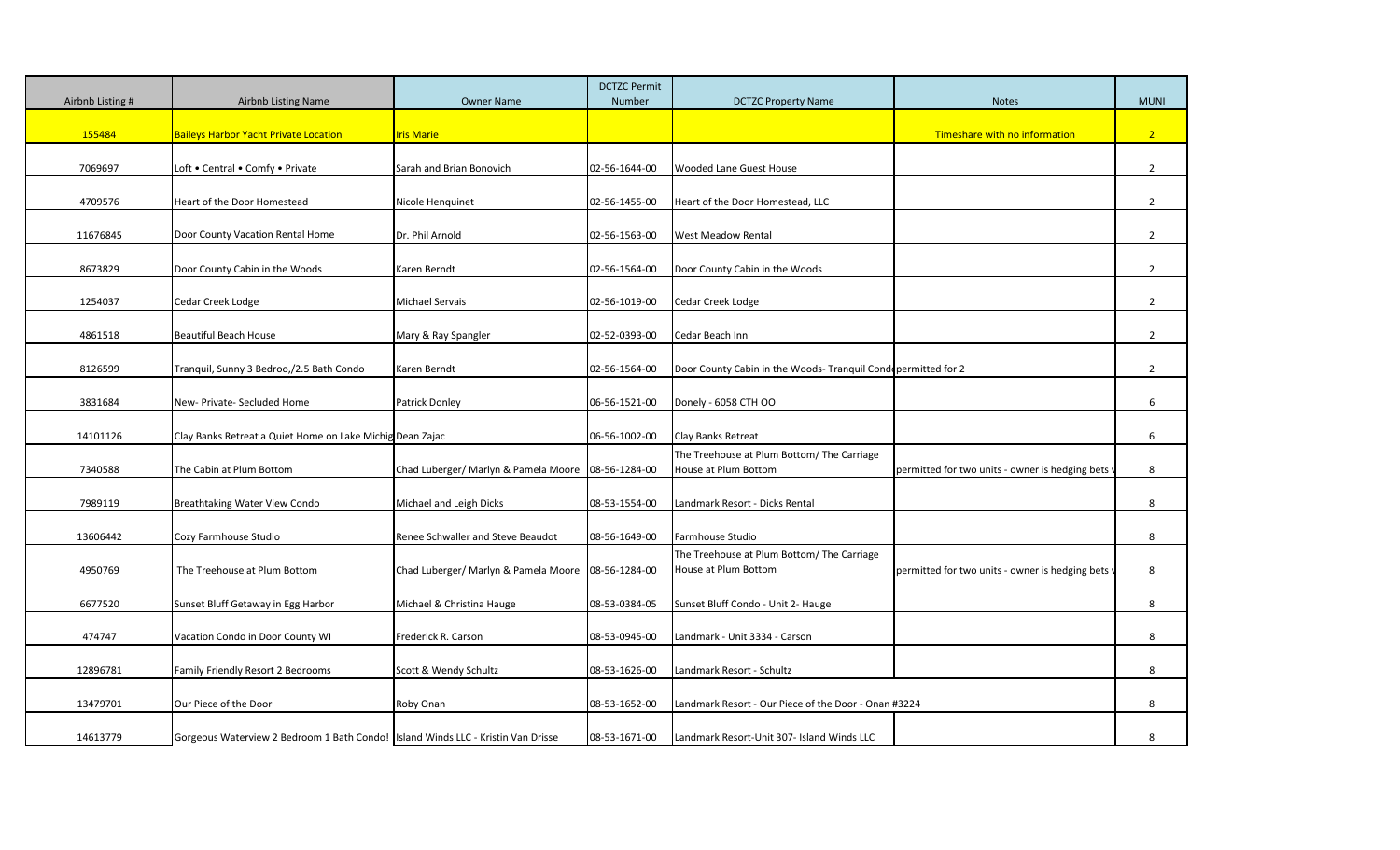| 13589290 | Egg Harbor Log Cabin                                | Karen Berndt                | 09-56-1646-00 | Egg Harbor Log Cabin           |                                        | 9  |
|----------|-----------------------------------------------------|-----------------------------|---------------|--------------------------------|----------------------------------------|----|
| 13812976 | Egg Harbor Bluffwood House                          | Claire & Frank Murphy       | 09-56-1232-00 | <b>Blluffwood House</b>        |                                        | 9  |
| 7324007  | The Pink House                                      | Sandra DeLegge              | 09-56-1545-00 | The Pink House                 |                                        | 9  |
| 9602336  | Downstown Sunset View Apartment                     | Kathy Navis                 | 09-53-1576-00 | <b>Sunset View Apartment</b>   |                                        | 9  |
| 525258   | Quiaint Cozy A-Frame in Door County                 | Tim & Kristin Mahoney       | 09-56-1308-00 | Quaint Cozy A-Frame            |                                        | 9  |
| 11512240 | Gorgeous View ~ Walk to Town                        | John and Richard Parsons    | 09-53-1609-00 | Ridgewood Bluff Condo - Parson |                                        | 9  |
| 1747509  | House on Golf Course & by Beach                     | Kevin Murphy & Steve Brunke | 09-55-0753-00 | The Fifth hole                 |                                        | 9  |
| 13282955 | 4th of July week in Door County                     |                             |               |                                | medow ridge - Timehsare no information | 9  |
| 15152902 | Peninsula Park and Island View - 3 bedroom<br>house | James Lindbloom             | 11-56-1558-00 | Peninsula Park and Island View | permitted for 2                        | 11 |
| 7746988  | #1 Peninsula Park and Island View                   | James Lindbloom             | 11-56-1558-00 | Peninsula Park and Island View | permitted for 2                        | 11 |
| 7833318  | #2 Peninsula Park and Island View                   | James Lindbloom             | 11-56-1558-00 | Peninsula Park and Island View | permitted for 2                        | 11 |
| 13769377 | <b>Hollis House</b>                                 | Daniel & Lori Schwefel      | 11-56-1659-00 | <b>Hollis House</b>            |                                        | 11 |
| 13549163 | Elegant Home in Ephraim                             | Daniel & Laurel Simons      | 11-56-1656-00 | Elegant Home in Ephraim        |                                        | 11 |
| 15634038 | Brookpoint Condo 2 BR, 2 BA                         | Karen Berndt                | 12-53-1681-00 | Brook Point Condo #5- Berndt   |                                        | 12 |
| 10015145 | Lawler Guest House                                  | Greg and Dan Lawler         | 12-56-1573-00 | Lawler Guest House             |                                        | 12 |
| 5123586  | Relax & Refocus at Hesed House                      | Jerry & Jane Noskowiak      | 12-56-1446-00 | <b>Hesed House</b>             |                                        | 12 |
| 5278540  | Irish Hospitality in Fish Creek WI                  | Megan O'Meara               | 12-54-0685-00 | O'Meara's Cottage Loft         |                                        | 12 |
| 12588724 | Country Chalet of Fish Creek                        | Dennis & Marla Sunstron     | 12-55-0830-00 | Country Chalet                 |                                        | 12 |
| 1894636  | Cedar Creek Lodge II                                | <b>Michael Servais</b>      | 12-56-1357-00 | Cedar Creek Lodge #2           |                                        | 12 |
| 13496429 | <b>Cedarwood Vacation Home</b>                      | Jay and Carla Marr          | 12-55-0778-00 | Cedarwood Marr                 |                                        | 12 |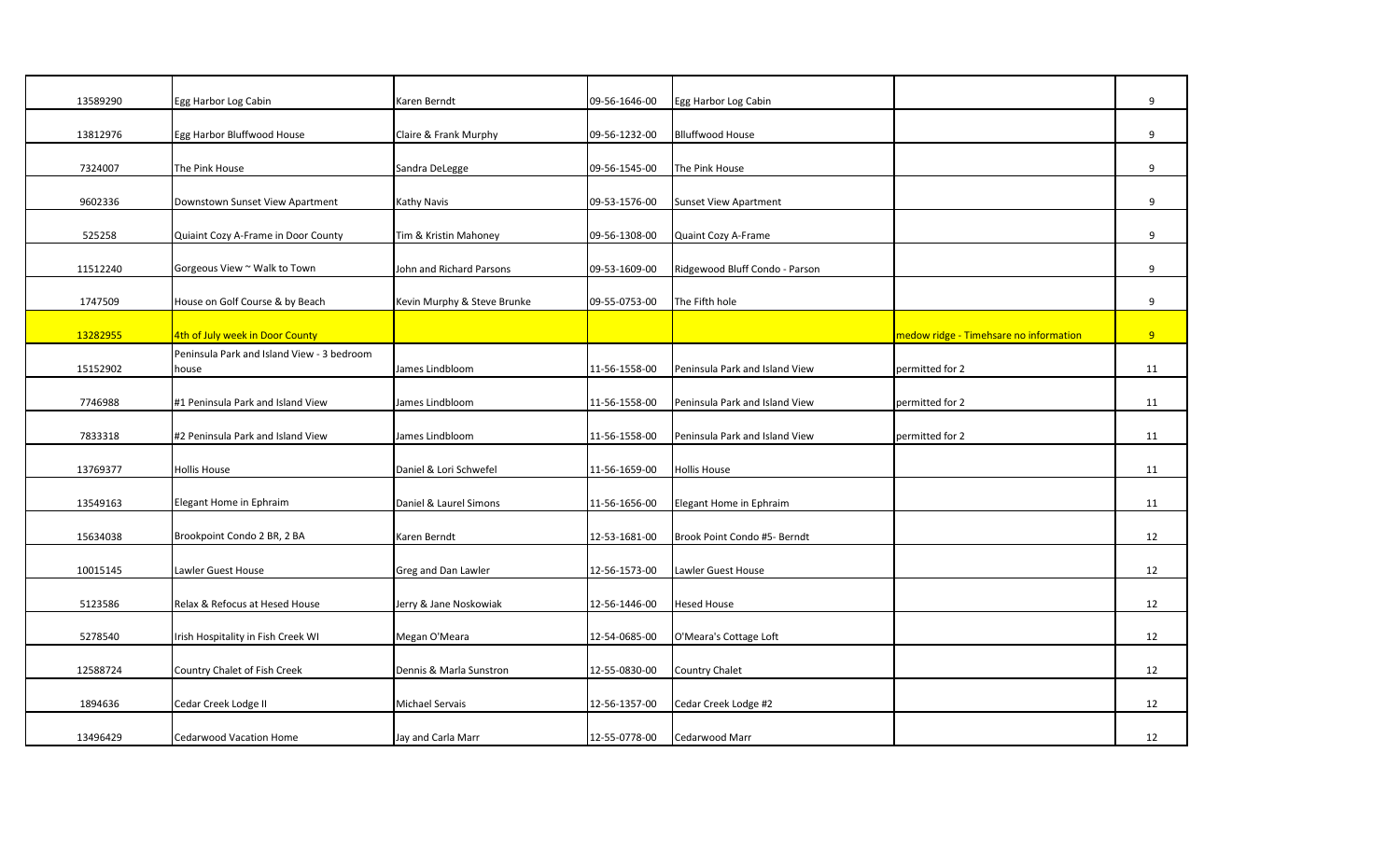| 12964179 | Fish Creek, WI: Sweet log cabin & meditation<br>paths | Robin Bienemann                   | 12-56-1665-00 | Sweet Log Cabin Bienneman        |                               | 12 |
|----------|-------------------------------------------------------|-----------------------------------|---------------|----------------------------------|-------------------------------|----|
| 15062338 | 2 Bedroom for Retreat at Bailey Harbor Resort,<br>WI  | <b>Misty</b>                      |               |                                  | Timeshare with no information | 15 |
| 11659022 | Classic Farm House in Egg Harbor (upper unit)         | Tim Raduenz                       | 15-56-1601-00 | Raduenz 6551 CTH T               |                               | 15 |
| 12653322 | Jacksonport Wi Door Co on the Beach                   | Kris Zeile                        | 15-56-1263-00 | <b>Shoreline Ventures</b>        |                               | 15 |
| 14400793 | Door County Lakeside Retreat                          | Janet Slater                      | 15-56-1085-00 | Lakeside Paradise Slater         |                               | 15 |
| 185416   | Door County Waterfront Cottage                        | Lane Kendig and Elaine Carmichael | 27-56-1156-00 | Kendig Snake Island              |                               | 27 |
| 230311   | Awesome Log Home Door Co, WI                          | Cheryl M Robertson                | 27-56-1211-00 | Maple Haven Bed and Breakfast    |                               | 27 |
| 13379159 | Sherwood Point Cabin adjacent to Lighthouse           | Ricky & Carrie Uhlig              | 27-56-1321-00 | Sherwood Point Cabin             |                               | 27 |
| 14142417 | Waterfront Cottage on Sturgeon Bay                    | Louise Knutter                    | 27-56-1680-00 | Waterfront Cottage - Knutter     |                               | 27 |
| 634251   | Door County Lakefront Cottage                         | Diane Christell                   | 32-56-1250-00 | Door County Lakefront Cottage    |                               | 32 |
| 9818691  | Charming 1880's Log Cabin                             | Terry & Kermit Bott               | 32-55-0770-00 | Doc's Hideaway                   |                               | 32 |
| 8346814  | Three Sister Meadow Private Room                      | Tim and Kathleen Kay              | 32-56-1523-00 | Three Sisters Farm               | permitted for three units     | 32 |
| 8036265  | Three Sisters "Sweet" Retreat                         | Tim and Kathleen Kay              | 32-56-1523-00 | Three Sisters Farm               | permitted for three units     | 32 |
| 6795558  | Rustic Summer Sleeping House                          | Tim and Kathleen Kay              | 32-56-1523-00 | Three Sisters Farm               | permnitted for 3              | 32 |
| 1017049  | Door County Getaway - Sleeps 6                        | James Hedman                      | 32-53-1306-00 | Northbluff Retreat               |                               | 32 |
| 896560   | Terra Cottages Gills Rock 2                           | Deborah "Sophie" Taubert Gehan    | 32-55-0124-00 | Terra Cottages                   | permitted for five units      | 32 |
| 1036370  | <b>Eclectic Style Cottage</b>                         | Tim Raduenz                       | 32-56-0930-00 | EBDC-Raduenz                     |                               | 32 |
| 897991   | Terra Cottages Gills Rock, Door Co.                   | Deborah "Sophie" Taubert Gehan    | 32-55-0124-00 | <b>Terra Cottages</b>            | permitted for five units      | 32 |
| 2336212  | Terra Cottages #3                                     | Deborah "Sophie" Taubert Gehan    | 32-55-0124-00 | Terra Cottages                   | permitted for five units      | 32 |
| 7998854  | Architecturally Designed Charmer                      | Shelly Sprinkman                  | 32-56-1682-00 | Architecturally Designed Charmer |                               | 32 |
| 8282578  | The Cottage on Cottage Rd                             | Mark and Kari Speltz              | 32-56-1560-00 | The Cottage on Cottage Road      |                               | 32 |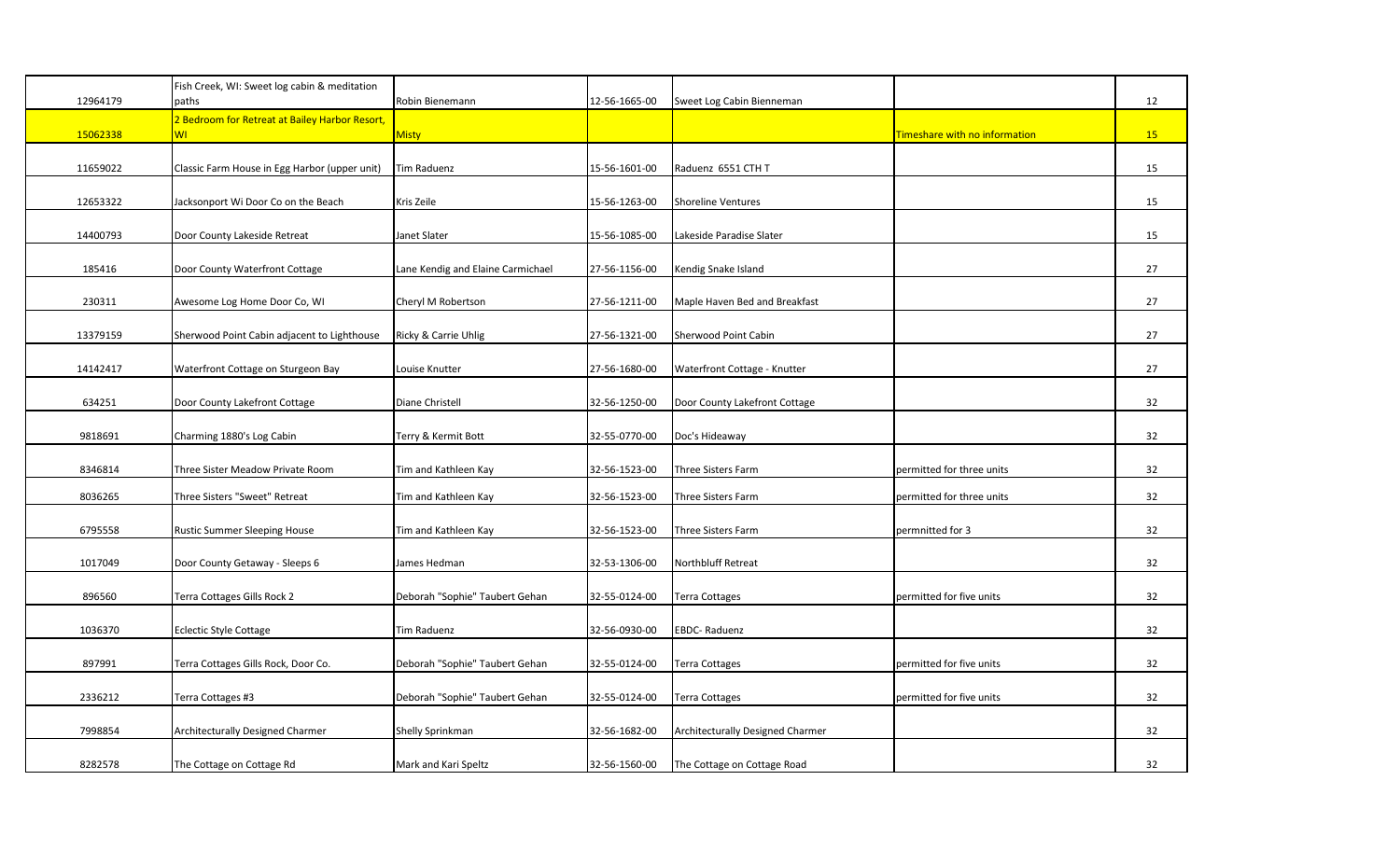| 3904298  | Tree Tops Delight II                          | Eileen and George True         | 32-56-1331-00 | Tree Top Delight - True          | permitted for two units  | 32 |
|----------|-----------------------------------------------|--------------------------------|---------------|----------------------------------|--------------------------|----|
| 1300502  | Treetops Delight in Northern Door             | Eileen and George True         | 32-56-1331-00 | Tree Top Delight - True          | Permitted for two units  | 32 |
|          | Shoreline Resort-Condominiums 3rd Floor       |                                |               |                                  |                          |    |
| 13597414 | Waterview                                     | Rockton Shoreline, LLC         | 32-51-0796-00 | Shoreline Resort & Condos        |                          | 32 |
| 14277383 | Beautiful Door County Condo                   | Rockton Shoreline, LLC         | 32-51-0796-00 | Shoreline Resort & Condos        |                          | 32 |
| 1807644  | First Floor with Forest View                  | Loren & Helen Fandrei          | 32-56-1341-00 | Granpa's House Rental Door Co WI |                          | 32 |
| 14648663 | Terra Cottages #4                             | Deborah "Sophie" Taubert Gehan | 32-55-0124-00 | <b>Terra Cottages</b>            | permitted for five units | 32 |
| 896385   | Sunny Cottage in Ellson Bay                   | Deborah "Sophie" Taubert Gehan | 32-55-0124-00 | <b>Terra Cottages</b>            | permitted for five units | 32 |
| 6383182  | Nor Dor Escape                                | Benjamin Piller                | 32-56-1418-00 | Piller-Gill Rock                 |                          | 32 |
| 12034716 | Fleetwing Cottage on Garrett Bay              | Mary Ann Rademacher            | 32-55-0455-00 | Fleetwing                        |                          | 32 |
| 12173811 | The Chalet on Garret Bay                      | Mary Ann Rademacher            | 32-56-1606-00 | Chalet, The                      |                          | 32 |
| 13368133 | Delightful 2 Bdrm B&B                         | Kathleen Schmidt               | 32-54-1638-00 | Hummingbird B&B                  |                          | 32 |
| 4860774  | Huge House on Glidden Drive                   | Mary & Ray Spangler            | 33-56-0400-00 | Mary's Beach House               |                          | 33 |
| 3047435  | Cottage on Lake in State Park                 | Barb & Gil Hoffman             | 33-56-1429-00 | Cottage on Lake                  |                          | 33 |
| 12323917 | Woodsy Retreat on Lake Michigan               | Joan Shiels                    | 33-56-1627-00 | Woodsy Retreat on Lake Michigan  |                          | 33 |
| 13328872 | Door County Dream House                       | Fred Suchy                     | 33-56-0695-00 | Door County Dream Home           |                          | 33 |
| 14511904 | Private country living in a scenic ranch home | Connie Rockwell                | 33-55-0700-00 | Dogg House Cottages              | permitted for 2          | 33 |
| 15048452 | Door County Escape!                           | Ann Johnson                    | 33-56-1660-00 | Clark Lake Cottage - Johnson     |                          | 33 |
| 15645178 | Dogg House Cottage - Door County              | Connie Rockwell                | 33-55-0700-00 | Dogg House Cottages              | permitted for 2          | 33 |
| 13922784 | Graybird Manor                                | Chris Demarinis                | 34-56-1672-00 | <b>Graybird Manor</b>            |                          | 34 |
| 2613362  | The Cotter Cottage                            | <b>Brandon Cotter</b>          | 34-56-1371-00 | The Cotter Cottage               |                          | 34 |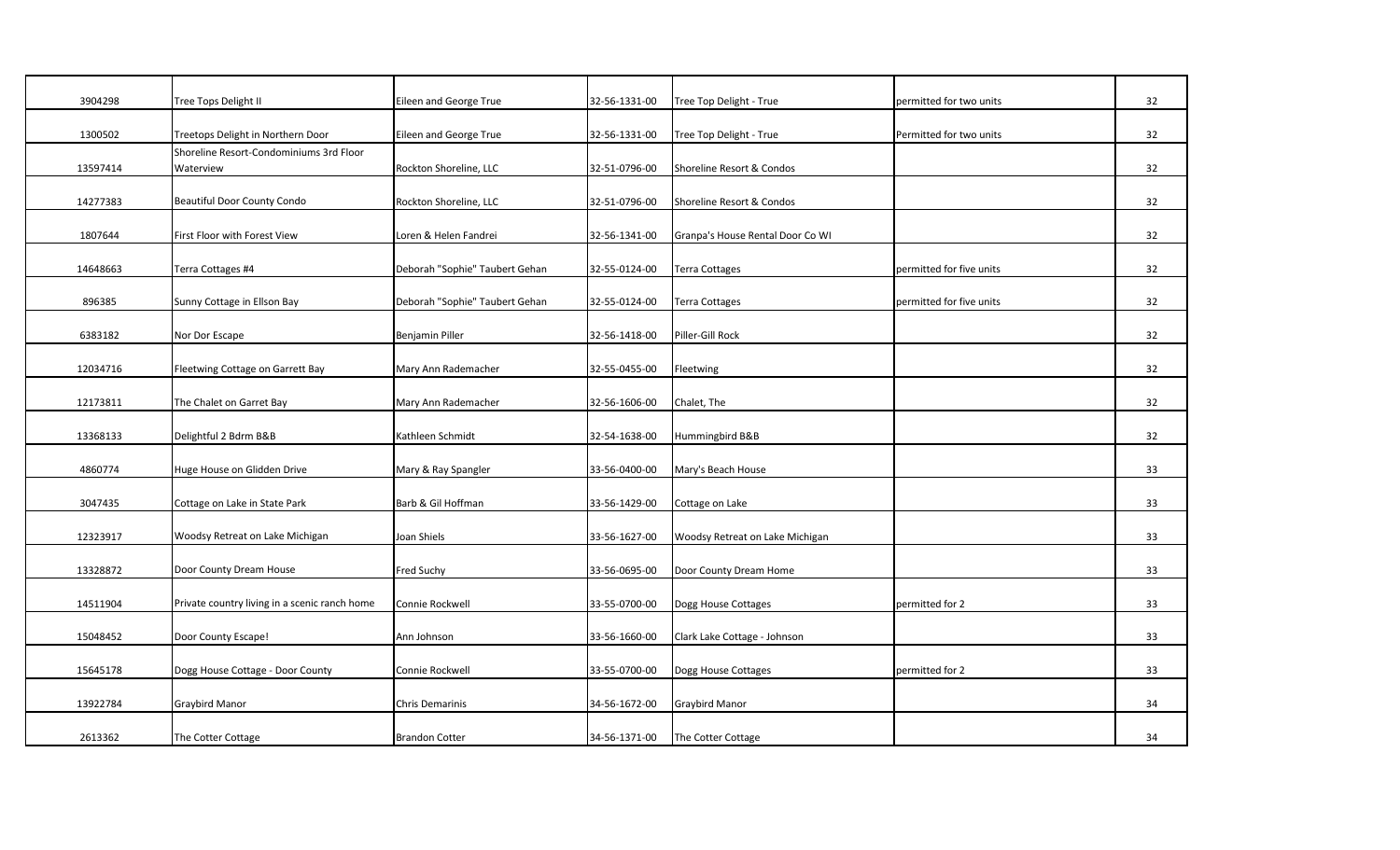| 13111748 | Condo at Highland Greens              | Sarah George                       | 34-53-1039-00 | George's Getaway                  |                                                    | 34 |
|----------|---------------------------------------|------------------------------------|---------------|-----------------------------------|----------------------------------------------------|----|
| 12672427 | Beach view waterfront park access!    | Dawn and Walter Nawrot             | 34-56-1620-00 | Parkview Drive - Nawrot           |                                                    | 34 |
| 1095333  | A City Cottage in the Heart of Town   | Kelly Avenson & Elliot Goettelman  | 35-56-1651-00 | City Cottage, The                 |                                                    | 35 |
| 10732512 | Private BR/BA, FRPLCE, Historic B&B   | Dennis Statz                       | 35-52-0856-00 | White Lace Inn                    | permitted for eighteen - six units listed on Airbn | 35 |
| 9091864  | Porthaven                             | Joe Fittshur                       | 35-56-1329-00 | Port Haven Executive Home         |                                                    | 35 |
| 3324489  | Downtown Sturgeon Bay, Arbor          | RME Holdings - Robert Esposito     | 35-53-1452-00 | Arbor and Postcard - RME Holdings | Permitted for two units                            | 35 |
| 8129738  | Sturgeon Bay Doll House               | Patrice Sebastian                  | 35-56-1565-00 | Sturgeon Bay Doll House           |                                                    | 35 |
| 10704789 | Private BR/BA, WHRPL, Historic B&b    | Dennis Statz                       | 35-52-0856-00 | White Lace Inn                    | permitted for eighteen - six units listed on Airbn | 35 |
| 9506189  | Diplomat Bed and Breakfast            | Tami Dal Santo                     | 35-54-1544-00 | Diplomat Bed and Breakfast        | permitted for six units                            | 35 |
| 3190446  | Downtown Sturgeon Bay - Postcard      | RME Holdings - Robert Esposito     | 35-53-1452-00 | Arbor and Postcard - RME Holdings | Permitted for two units                            | 35 |
| 10569102 | Private BR/BA, FRPLCE, Historic B&B   | Dennis Statz                       | 35-52-0856-00 | White Lace Inn                    | permitted for eighteen - six units listed on Airbn | 35 |
| 10731586 | Private BR/BA, FP & WHO, Historic B&B | Dennis Statz                       | 35-52-0856-00 | White Lace Inn                    | permitted for eighteen - six units listed on Airbn | 35 |
| 10700860 | Private BR/BA, Whrlpl, Historic B&B   | Dennis Statz                       | 35-52-0856-00 | White Lace Inn                    | permitted for eighteen - six units listed on Airbn | 35 |
| 3280736  | Door County Waterfront Cottage        | <b>CenterPointe Yacht Services</b> | 35-56-0911-00 | CenterPointe Marina               | permitted for three units                          | 35 |
| 13749828 | Door County Waterfront Cottage        | CenterPointe Yacht Services        | 35-56-0911-00 | CenterPointe Marina               | permitted for three units                          | 35 |
| 14142417 | Waterfront Cottage on Sturgeon Bay    | Paul Waite                         | 27-51-0386-00 | <b>Cliff Dwellers</b>             | permitted for 16                                   | 35 |
| 10730935 | Private BR/BA, FP & WHP, Historic B&B | Dennis Statz                       | 35-52-0856-00 | White Lace Inn                    | permitted for eighteen - six units listed on Airbn | 35 |
| 12792862 | Downtown Sturgeon Bay CornerSuite     | Robert & Teresa Esposito           | 35-53-1628-00 | Villa and Corner Suite            | permitted for 2                                    | 35 |
| 9271311  | Chalet on the Shore                   | Jennifer Jorns & Brian Frisque     | 35-56-1663-00 | Chalet by the Shore               |                                                    | 35 |
| 12009002 | <b>Motor Sailor for Rent</b>          | <b>Brian Coffou</b>                | n/a           | m/a                               | signed certification of non-rental                 | 35 |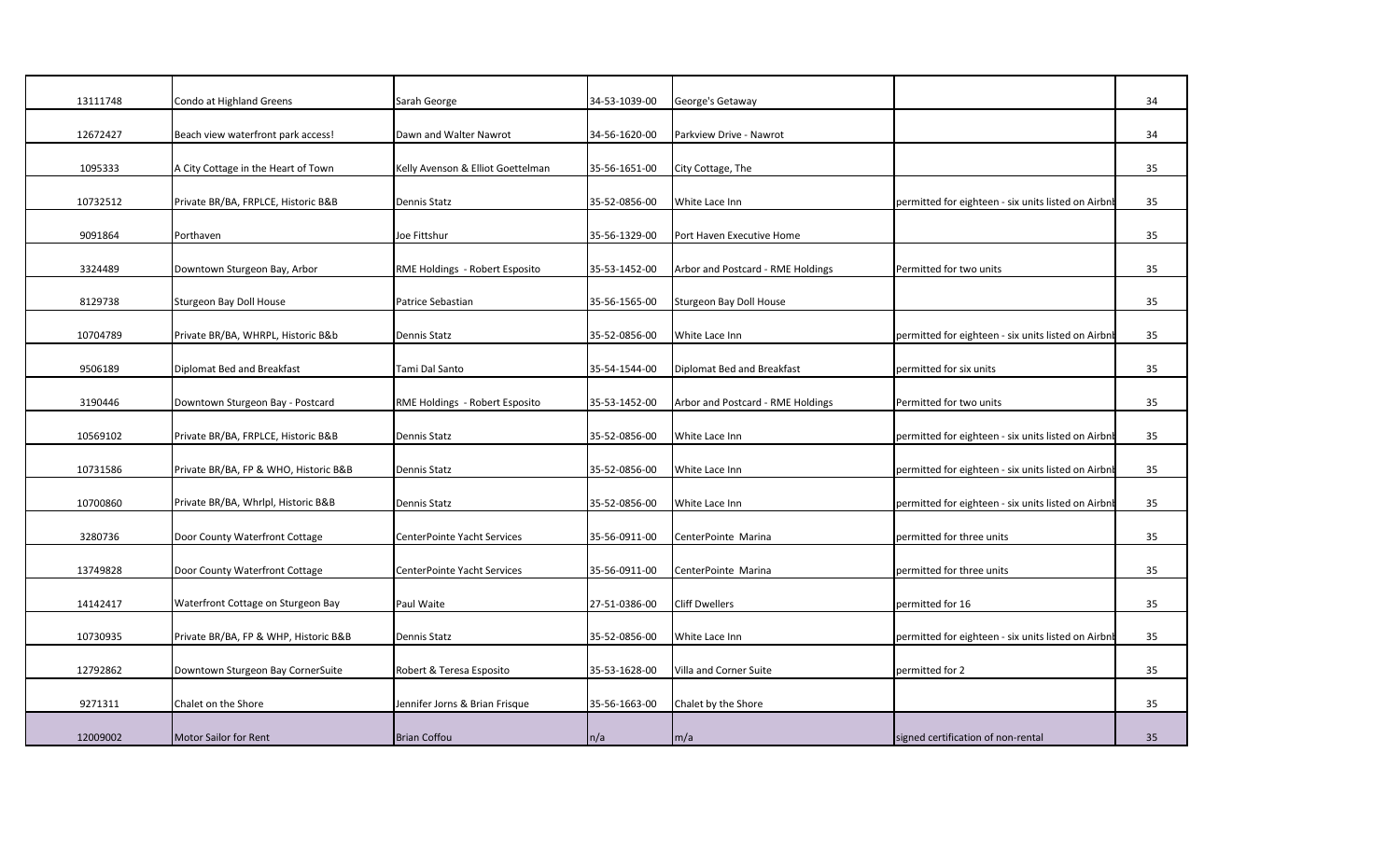| 13001169 | Gem Down the Lane                           | Carrie Rollins/ Estate of Jane Meacham | 35-56-1667-00 | Gem Down the Lane                 |                                           | 35 |
|----------|---------------------------------------------|----------------------------------------|---------------|-----------------------------------|-------------------------------------------|----|
| 3518762  | Downtown Sturgeon Bay, Door County          | Hans Reumschuessel                     | 35-56-1437-00 | Downtown Sturgeon Bay             |                                           | 35 |
|          |                                             |                                        |               |                                   |                                           |    |
| 13257277 | Door County Easy Living                     | <b>Rich Miller</b>                     | 35-56-1654-00 | Door County Easy Living - Miller  |                                           | 35 |
| 12793691 | Downtown Sturgeon Bay Villa Suite           | Robert & Teresa Esposito               | 35-53-1628-00 | Villa and Corner Suite            | permitted for 2                           | 35 |
|          |                                             |                                        |               |                                   |                                           |    |
| 4692800  | the Magnolia Suite                          | Diane Allen & Mike Perski              | 35-53-1096-00 | The Magnolia                      |                                           | 35 |
| 14487990 | Close to Everything in Sturgeon Bay         | Ann Kifer                              | 35-56-1673-00 | Neenah Street Holdings            |                                           | 35 |
|          | Waterfront Home Downtown Sturgeon Bay,      |                                        |               |                                   |                                           |    |
| 156786   | Door County                                 | Lee Adams                              | 35-56-1555-00 | Adams - Cozy Cottage on Memorial  |                                           | 35 |
| 10283729 | <b>Historic Family Farm</b>                 | Tom Mickelson                          | 36-56-1579-00 | <b>Historic Family Farm</b>       |                                           | 36 |
|          |                                             |                                        |               |                                   |                                           |    |
| 6253565  | Lake Lane Cottages in Door County           | Rob Vogel                              | 36-56-0869-00 | Lake Lane Cottages                | permitted for 3                           | 36 |
| 11700582 | Lake Lane Cottages Camper                   | Rob Vogel                              | 36-56-0869-00 | Lake Lane Cottages                | permitted for 3                           | 36 |
|          |                                             |                                        |               |                                   |                                           |    |
| 11699220 | Lake Lane Cottage                           | Rob Vogel                              | 36-56-0869-00 | Lake Lane Cottages                | permitted for 3                           | 36 |
|          |                                             |                                        |               |                                   |                                           |    |
| 13664372 | Parkway Escape                              | Dale & Carol Polzin                    | 39-56-0922-13 | Parkway Escape                    |                                           | 39 |
| 1327057  | <b>B</b> Bedroom Cottage with a Water View  | Mark and Jill Schwarzbauer             | 39-56-1320-00 | La Bella Casa Di Mattoni          |                                           | 39 |
|          | Door County Shore Front 2 Bdrm Cabin on 1.2 |                                        |               |                                   |                                           |    |
| 15057147 | Acres                                       | Pat O'Donnell                          | 39-56-1398-00 | Cabin Sun Over Beach              |                                           | 39 |
|          |                                             |                                        |               |                                   | Property sold listing still active permit |    |
| 5586852  | Door County Bayshore Sunset View            | Helen & Robin Urban                    | 42-56-1500-00 | Urban - 1052 Bayshore             | deactivated                               | 42 |
| 14266444 | Door County Waterfront Cottage              | Bur Wholesale Company - John Bur       | 42-56-1666-00 | Waterfront Cottage - BUR          |                                           | 42 |
|          |                                             |                                        |               |                                   |                                           |    |
| 8898775  | Viking Village 2 Bedroom Flat               | Andrew Valentincic                     | 46-50-1596-00 | <b>Viking Village</b>             | permitted for 13                          | 46 |
| 4799617  | Shoreline Log Cottage on Island             | Kathleen Cascio                        | 46-56-1510-00 | Danish Log Cabin                  |                                           | 46 |
|          |                                             |                                        |               |                                   |                                           |    |
| 5580349  | <b>Quiet Vacation Home</b>                  | Debra L. Sheridan                      | 46-56-1526-00 | Island Legacy House               |                                           | 46 |
| 714587   | Quiet Cabin with Deck in Woods              | Jim Beneda                             | 46-56-1575-00 | Quiet Cabin in the Woods - Beneda |                                           | 46 |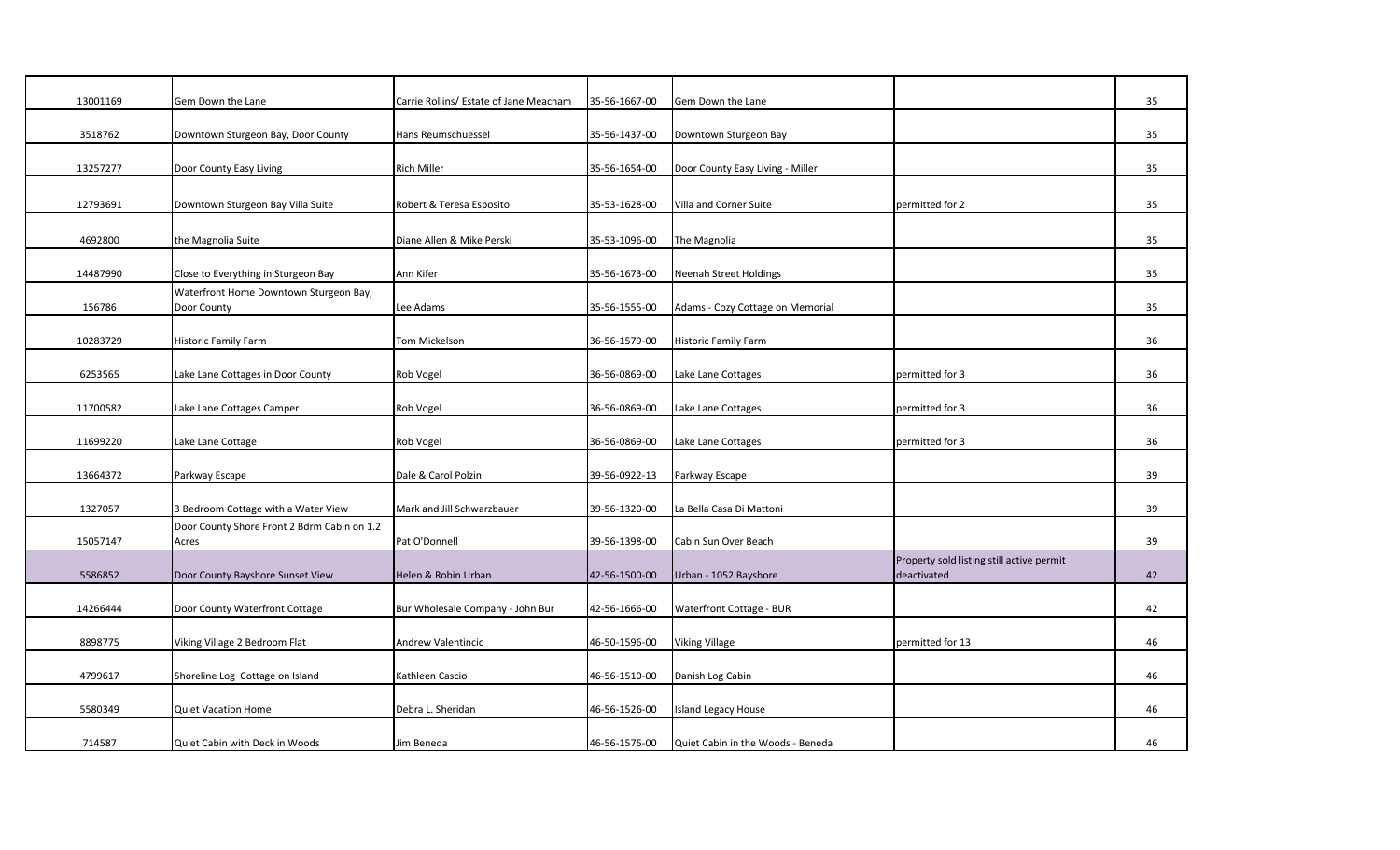| 14825088 | Charming one bedroom flat at Viking Village | <b>Andrew Valentincic</b>                      | 46-50-1596-00 | <b>Viking Village</b>    | permitted for 13 | 46         |
|----------|---------------------------------------------|------------------------------------------------|---------------|--------------------------|------------------|------------|
|          |                                             |                                                |               |                          |                  |            |
| 11389754 | Charming Near Town Motel Room               | Andrew Valentincic                             | 46-50-1596-00 | <b>Viking Village</b>    | permitted for 13 | 46         |
| 13156138 | Cute Affordable Cabin on Island             | Dawn Chier                                     | 46-55-0731-00 | Coffee Creek Cabin       | permitted for 2  | 46         |
|          | Coffee Creek Cabins "Biker Cabin" on Wash.  |                                                |               |                          |                  |            |
| 13378765 | Island                                      | Dawn Chier                                     | 46-55-0731-00 | Coffee Creek Cabin       | permitted for 2  | 46         |
|          |                                             |                                                |               |                          |                  |            |
| 6541476  | <b>Charming Waterfront Cottage</b>          | Alex Trueblood                                 | 46-56-1411-00 | <b>Trueblood Cottage</b> |                  | 46         |
|          |                                             |                                                |               |                          |                  |            |
| 14443055 | Bay Farm Lake Cottage                       | Kathleen Young                                 | 46-56-1650-00 | Bay Farm LLC             |                  | 46         |
|          |                                             |                                                |               |                          |                  |            |
| 10907613 | Sunrise A Frame on the lake                 | <b>Andrew Valentincic</b>                      | 46-50-1596-00 | <b>Viking Village</b>    | permitted for 13 | 46         |
|          |                                             |                                                |               |                          |                  |            |
| 15351847 | Cozy and charming studio with kitchen.      | <b>Andrew Valentincic</b>                      | 46-50-1596-00 | <b>Viking Village</b>    | permitted for 13 | 46         |
| 10943813 | Camp Villa B&B                              | Not Door County Comes up in Door County Search |               |                          |                  | Outside DC |
|          |                                             |                                                |               |                          |                  |            |
| 7476396  |                                             | Not Door County Comes up in Door County Search |               |                          |                  | Outside DC |
|          |                                             |                                                |               |                          |                  |            |
| 1075853  |                                             | Not Door County Comes up in Door County Search |               |                          |                  | Outside DC |
|          |                                             |                                                |               |                          |                  |            |
| 443694   | <b>Lundgren Tree Farm</b>                   | Not Door County Comes up in Door County Search |               |                          |                  | Outside DC |
|          |                                             |                                                |               |                          |                  |            |
| 11010408 | Sand Beach Cabin                            | Not Door County Comes up in Door County Search |               |                          |                  | Outside DC |
|          |                                             |                                                |               |                          |                  |            |
| 6313367  |                                             | Not Door County Comes up in Door County Search |               |                          |                  | Outside DC |
|          |                                             |                                                |               |                          |                  |            |
| 6693529  |                                             | Not Door County Comes up in Door County Search |               |                          |                  | Outside DC |
|          |                                             |                                                |               |                          |                  |            |
| 1471844  |                                             | Not Door County Comes up in Door County Search |               |                          |                  | Outside DC |
| 8900070  | <b>Flom Retreat</b>                         | Not Door County Comes up in Door County Search |               |                          |                  | Outside DC |
|          |                                             |                                                |               |                          |                  |            |
| 14609133 |                                             | Not Door County Comes up in Door County Search |               |                          |                  | Outside DC |
|          |                                             |                                                |               |                          |                  |            |
| 14648642 |                                             | Not Door County Comes up in Door County Search |               |                          |                  | Outside DC |

MUNI **All Accords**  $\sharp$  of Airbnb Properties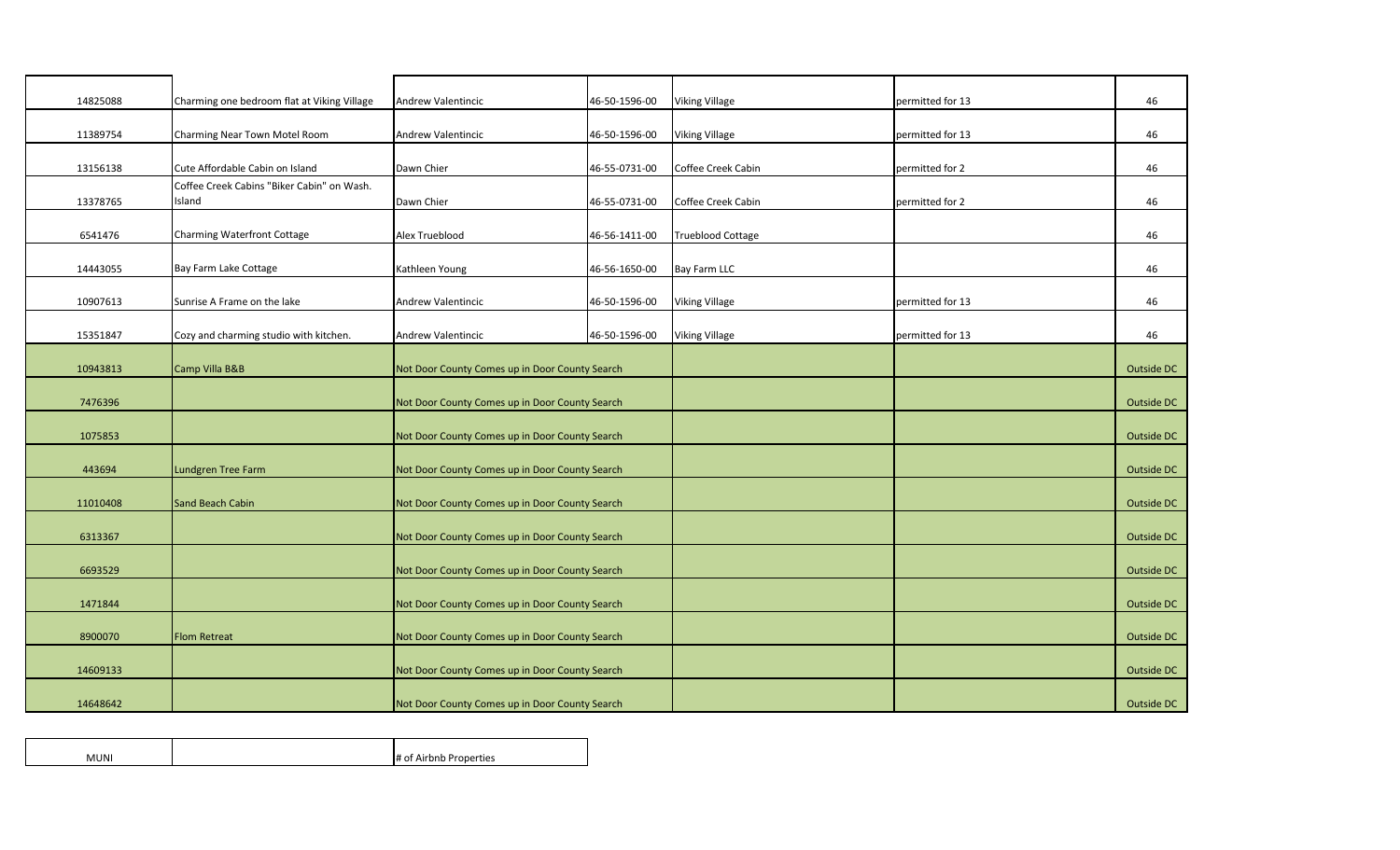| $\overline{2}$ | <b>Baileys Harbor</b> | 8                |                            |
|----------------|-----------------------|------------------|----------------------------|
| 6              | Clay Banks            | $\overline{2}$   |                            |
| 8              | Town of Egg Harbor    | 9                |                            |
| 9              | Village of Egg Harbor | 8                |                            |
| $11\,$         | Ephraim               | 5 <sub>1</sub>   |                            |
| 12             | Gibraltar             | 8                |                            |
| $14\,$         | Town of Forestville   | $\pmb{0}$        |                            |
| 15             | Town of Jacksonport   | 4                |                            |
| 27             | Nasewaupee            | $\overline{a}$   |                            |
| 32             | Liberty Grove         | 23               |                            |
| 33             | Sevastopol            | $\overline{7}$   |                            |
| 34             | Sister Bay            | 4                |                            |
| 35             |                       | 25               |                            |
|                | City of Sturgeon Bay  |                  |                            |
| 36             | Town of Sturgeon Bay  | $\overline{a}$   |                            |
| 39             | Gardner               | $\mathbf{3}$     |                            |
| 42             | Union                 | $\overline{2}$   |                            |
| 46             | Washinton Island      | $12\,$           | 128 TOTAL IN DC            |
|                | NOT IN DOOR COUNTY    | $\boldsymbol{6}$ |                            |
|                |                       |                  | 134 TOTAL BY SEARCH FOR DC |

| Not active on Airbnb in search but can search by ID # |                                  |                        |               |                      |                 |    |  |
|-------------------------------------------------------|----------------------------------|------------------------|---------------|----------------------|-----------------|----|--|
| 6006127                                               | Highview Lodge, 40 Private Acres | <b>Matthew T Reese</b> | 46-56-1279-00 | Highview Lodge       |                 | 46 |  |
| 11165648                                              | Luxury Rooms in heart of Ephraim | Diane Taillon          | 11-52-1583-00 | Hillside Inn Ephraim | permitted for 7 |    |  |
| 11819966                                              | Door County Log Cabin in Ephraim | Diane Taillon          | 11-56-0963-00 | Log Cabin Place      | permitted for 3 |    |  |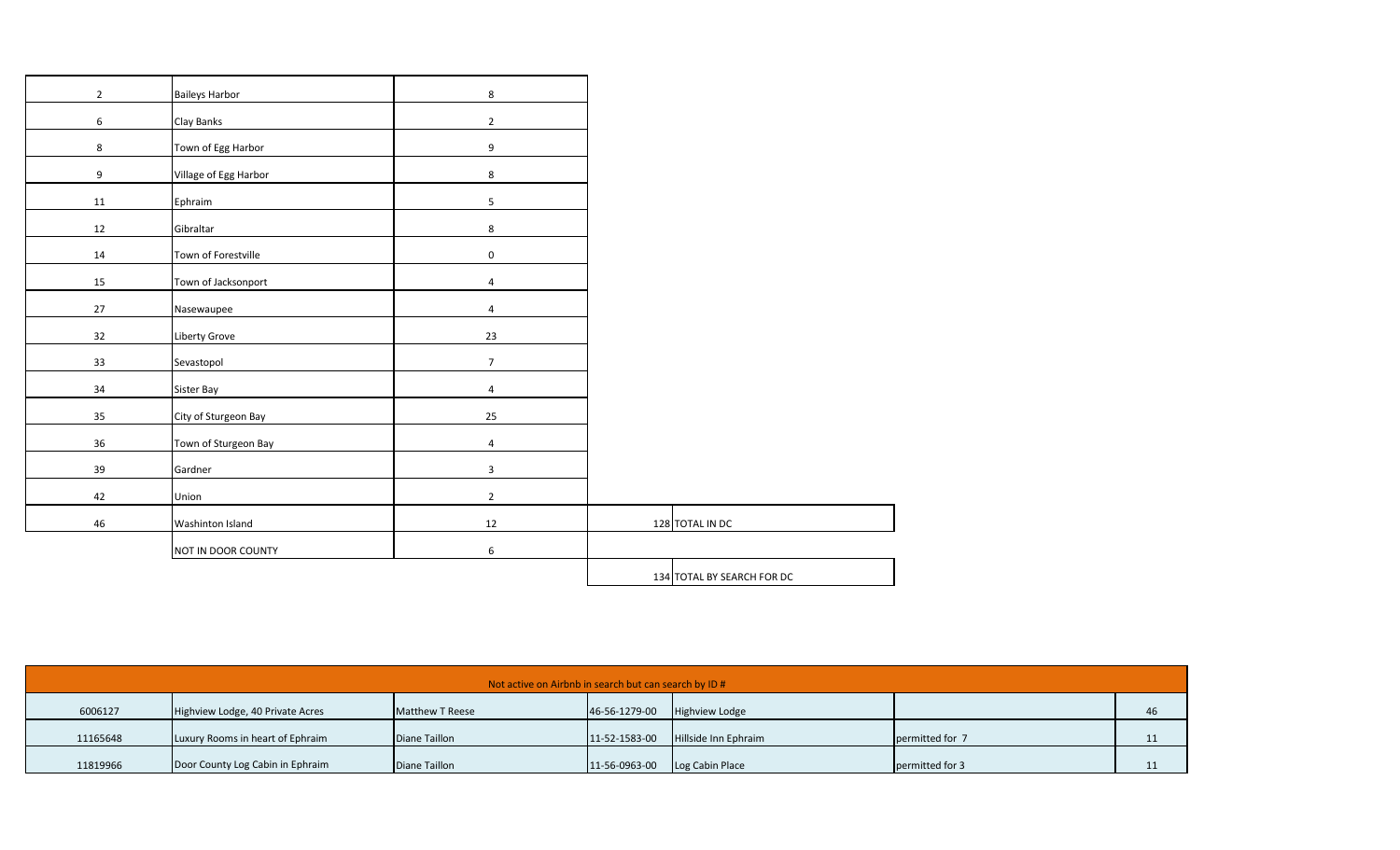| 11819036 | Door County Log Cabin in Ephraim! | Diane Taillon                                      | 11-56-0963-00 | Log Cabin Place                                                    | permitted for 3                                   | 11 |
|----------|-----------------------------------|----------------------------------------------------|---------------|--------------------------------------------------------------------|---------------------------------------------------|----|
| 9953250  | Door County Country Home          | <b>Terry Kinney</b>                                | 27-55-0737-00 | Door County Country Home                                           |                                                   | 27 |
| 6738821  | <b>Country Home</b>               | John Heikkila                                      | 14-56-1539-00 | Heikkila - Country House                                           |                                                   | 14 |
| 5585456  | On the shore of Lake Michigan     | Ann Emmerich                                       | 36-56-1487-00 | Emmerich - On the Shore of Lake Michigan                           | Permit deactivated listing not active             | 36 |
| 5974438  | Charisma 34ft Sailboat            | Helen & Robin Urban                                | 35-59-1501-00 | Charisma Sailboat                                                  |                                                   | 35 |
| 5394977  | Three Sisters Farm Meadow House   | Tim and Kathleen Kay                               | 32-56-1523-00 | Summer Sleeping House - Kay                                        | permitted for three units                         | 32 |
| 8163799  | The Cottage at Plum Bottom        | Chad Luberger/ Marlyn & Pamela Moore 08-56-1284-00 |               | The Treehouse at Plum Bottom/ The Carriage<br>House at Plum Bottom | permitted for two units - owner is hedging bets y |    |